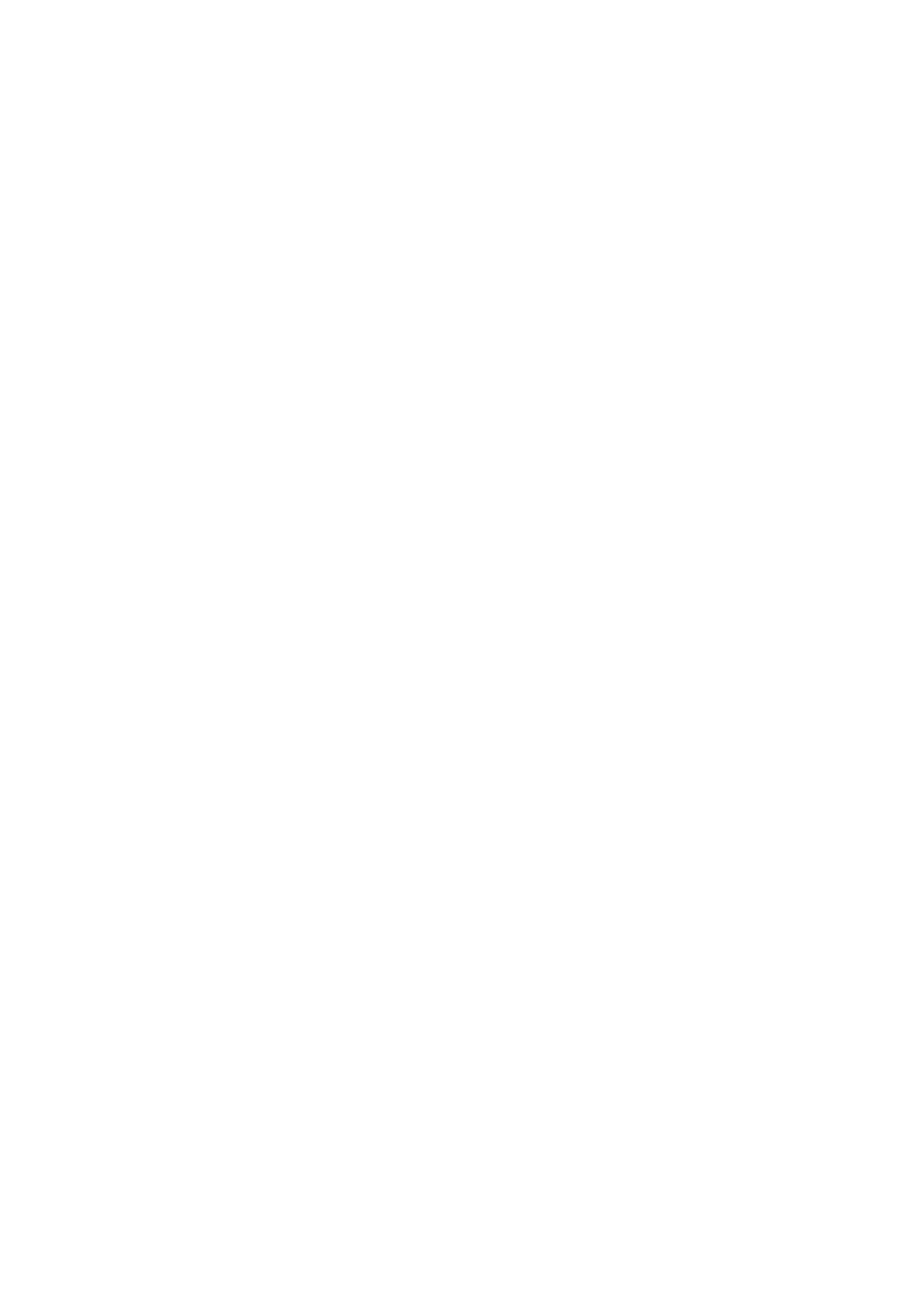## A **BILL** TO

Make provision about the promotion of online safety; to require internet service providers and mobile phone operators to provide a service that excludes pornographic images; and to require electronic device manufacturers to provide a means of filtering content.

E IT ENACTED by the Queen's most Excellent Majesty, by and with the advice and consent of the Lords Spiritual and Temporal, and Commons, in this present **B** E IT ENACTED by the Queen's most Excellent Majesty, by and with consent of the Lords Spiritual and Temporal, and Commons, Parliament assembled, and by the authority of the same, as follows:  $-$ 

#### <span id="page-2-0"></span>**1 Duty to provide a service that excludes pornographic images**

- (1) Internet service providers must provide to subscribers an internet access service which excludes pornographic images unless all the conditions of subsection (3) have been fulfilled.
- (2) Where mobile telephone network operators provide a telephone service to subscribers which includes an internet access service, they must ensure this service excludes pornographic images unless all the conditions of subsection (3) have been fulfilled. *5*
- (3) The conditions are—
	- (a) the subscriber opts-in to subscribe to a service that includes pornographic images; *10*
	- (b) the subscriber is aged 18 or over; and
	- (c) the provider of the service has an age verification policy which has been used to confirm that the subscriber is aged 18 or over.
- (4) In subsection  $(3)$ 
	- "opts-in" means a subscriber notifies the service provider of his or her consent to subscribe to a service that includes pornographic images.

#### **2 Duty to provide a means of filtering online content**

<span id="page-2-1"></span>Manufacturers of electronic devices must provide customers with a means of filtering content from an internet access service at the time the device is purchased.

*15*

*20*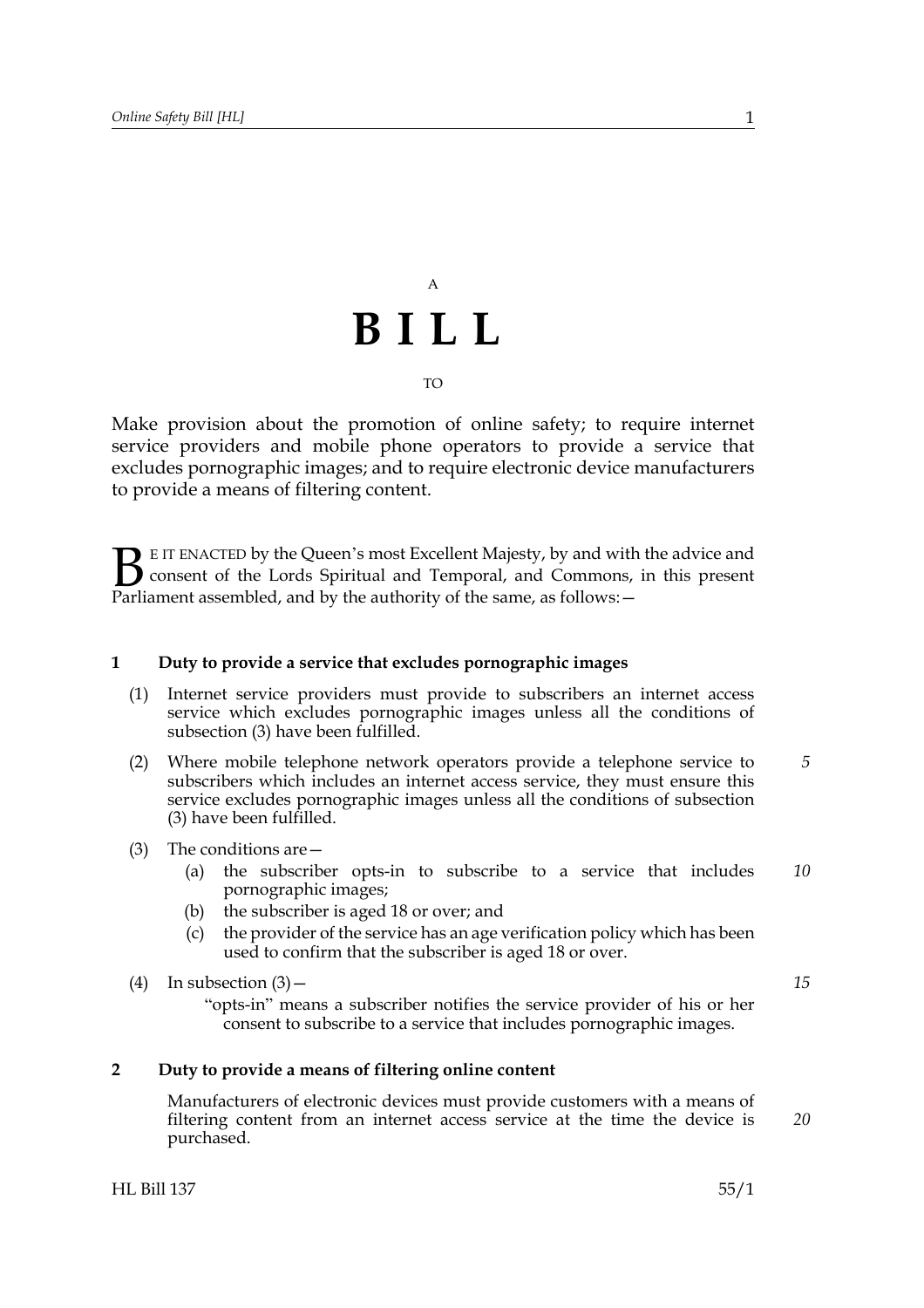#### **3 Duty to provide information about online safety**

<span id="page-3-0"></span>Internet service providers and mobile telephone network operators must provide prominent, easily accessible and clear information about online safety to customers at the time the internet service is purchased and shall make such information available for the duration of the service.

#### **4 Reports**

<span id="page-3-1"></span>OFCOM must prepare a report for the Secretary of State about the operation of this Act—

- (a) every three years from the date of Royal Assent; and
- <span id="page-3-2"></span>(b) at the direction of the Secretary of State.

*10*

*20*

*5*

#### **5 Interpretation**

In this Act—

- "age verification policy" is a policy which sets out the steps to be taken to establish the age of the subscriber;
- "electronic device" means a device that is capable of connecting to an internet access service and downloading content; *15*
- "image" and "pornographic" have the same meaning as in section 63 of the Criminal Justice and Immigration Act 2008;
- "internet access service" and "internet service provider" have the same meaning as in section 124N of the Communications Act 2003;
- "OFCOM" has the same meaning as in Chapter 1 of Part 1 of the Communications Act 2003;
- "online safety" means the safe and responsible use of the internet by children and young people on an electronic device;
- "subscriber" means a person who receives the service under an agreement between the person and the provider of the service; and *25*
- "telephone service" means a service providing calls (including voice, voicemail and conference and data calls), supplementary services (including call forwarding and call transfer) and messaging and multimedia services (including short message services, enhanced media services and multimedia services). *30*

#### <span id="page-3-3"></span>**6 Short title, commencement and extent**

- (1) This Act may be cited as the Online Safety Act 2012.
- (2) This Act shall come into force six months after it has received Royal Assent.
- (3) This Act extends to England and Wales, Scotland and Northern Ireland. *35*